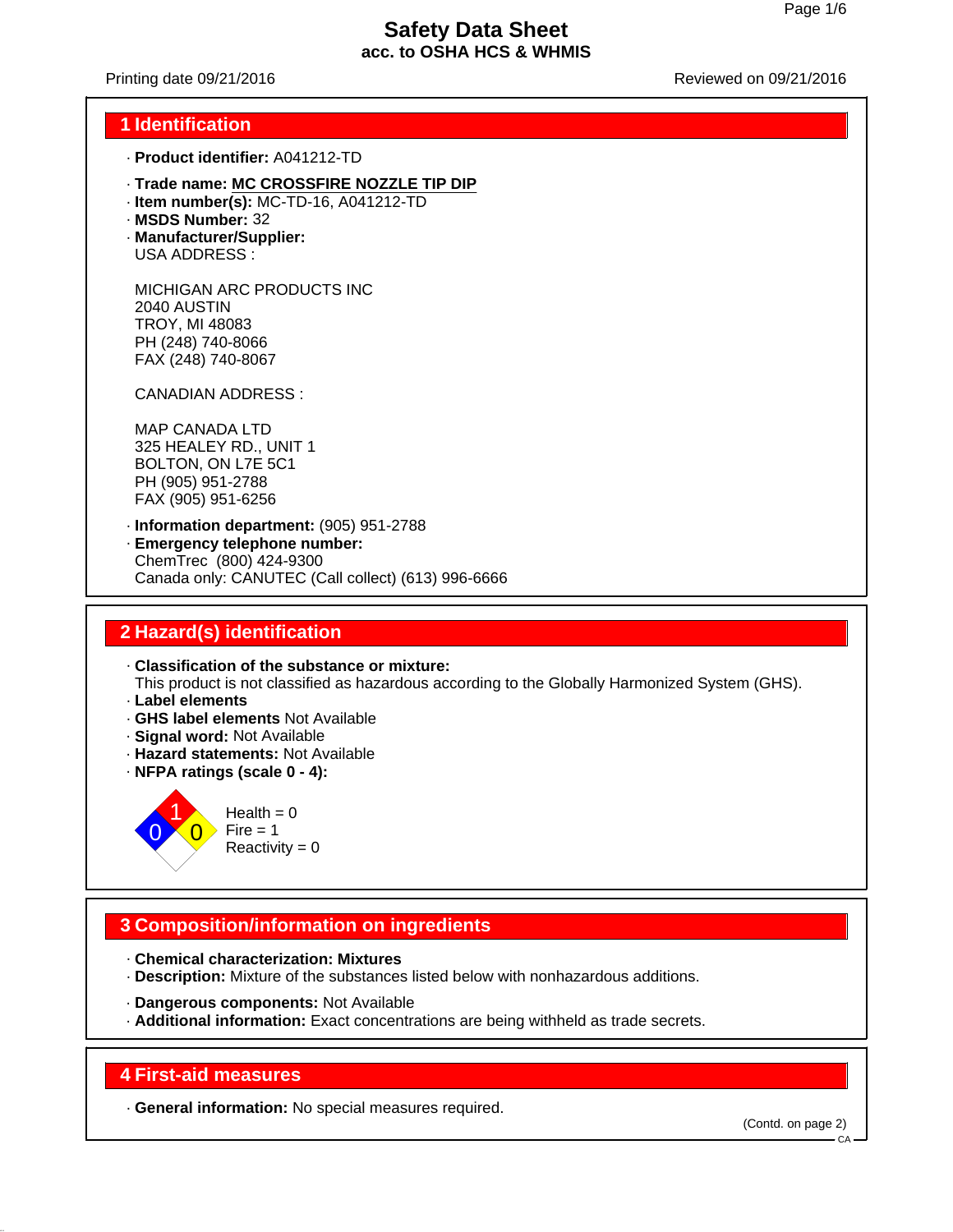(Contd. of page 1)

# **Safety Data Sheet acc. to OSHA HCS & WHMIS**

Printing date 09/21/2016 Reviewed on 09/21/2016

#### **Trade name: MC CROSSFIRE NOZZLE TIP DIP**

- · **After inhalation:** Supply fresh air; consult doctor in case of complaints.
- · **After skin contact:** Generally the product does not irritate the skin.
- · **After eye contact:** Rinse opened eye for several minutes under running water.
- · **After swallowing:** If symptoms persist consult doctor.
- · **Most important symptoms and effects, both acute and delayed:** No further relevant information available.
- · **Indication of any immediate medical attention and special treatment needed:** No further relevant information available.

# **5 Fire-fighting measures**

- · **Suitable extinguishing agents:** Use fire fighting measures that suit the environment.
- · **Special hazards arising from the substance or mixture:** No further relevant information available.
- · **Protective equipment:** No special measures required.

#### **6 Accidental release measures**

- · **Personal precautions, protective equipment and emergency procedures:** Not required.
- · **Environmental precautions:** Do not allow to enter sewers/ surface or ground water.
- · **Methods and material for containment and cleaning up:** Pick up mechanically.
- · **Reference to other sections:**
- No dangerous substances are released.
- See Section 7 for information on safe handling.
- See Section 8 for information on personal protection equipment.

See Section 13 for disposal information.

# **7 Handling and storage**

- · **Handling**
- · **Precautions for safe handling:** No special measures required.
- · **Information about protection against explosions and fires:** No special measures required.
- · **Storage**
- · **Requirements to be met by storerooms and receptacles:** No special requirements.
- · **Information about storage in one common storage facility:** Not required.
- · **Further information about storage conditions:** None.
- · **Specific end use(s):** No further relevant information available.

### **8 Exposure controls/personal protection**

- · **Additional information about design of technical systems:** No further data; see item 7.
- · **Components with limit values that require monitoring at the workplace:**

The product does not contain any relevant quantities of materials with critical values that have to be monitored at the workplace.

- · **Additional information:** The lists that were valid during the creation were used as basis.
- · **Personal protective equipment**
- · **General protective and hygienic measures:** The usual precautionary measures for handling chemicals should be followed.

#### · **Protection of hands:**

The glove material has to be impermeable and resistant to the product/ the substance/ the preparation.

(Contd. on page 3)

 $CA -$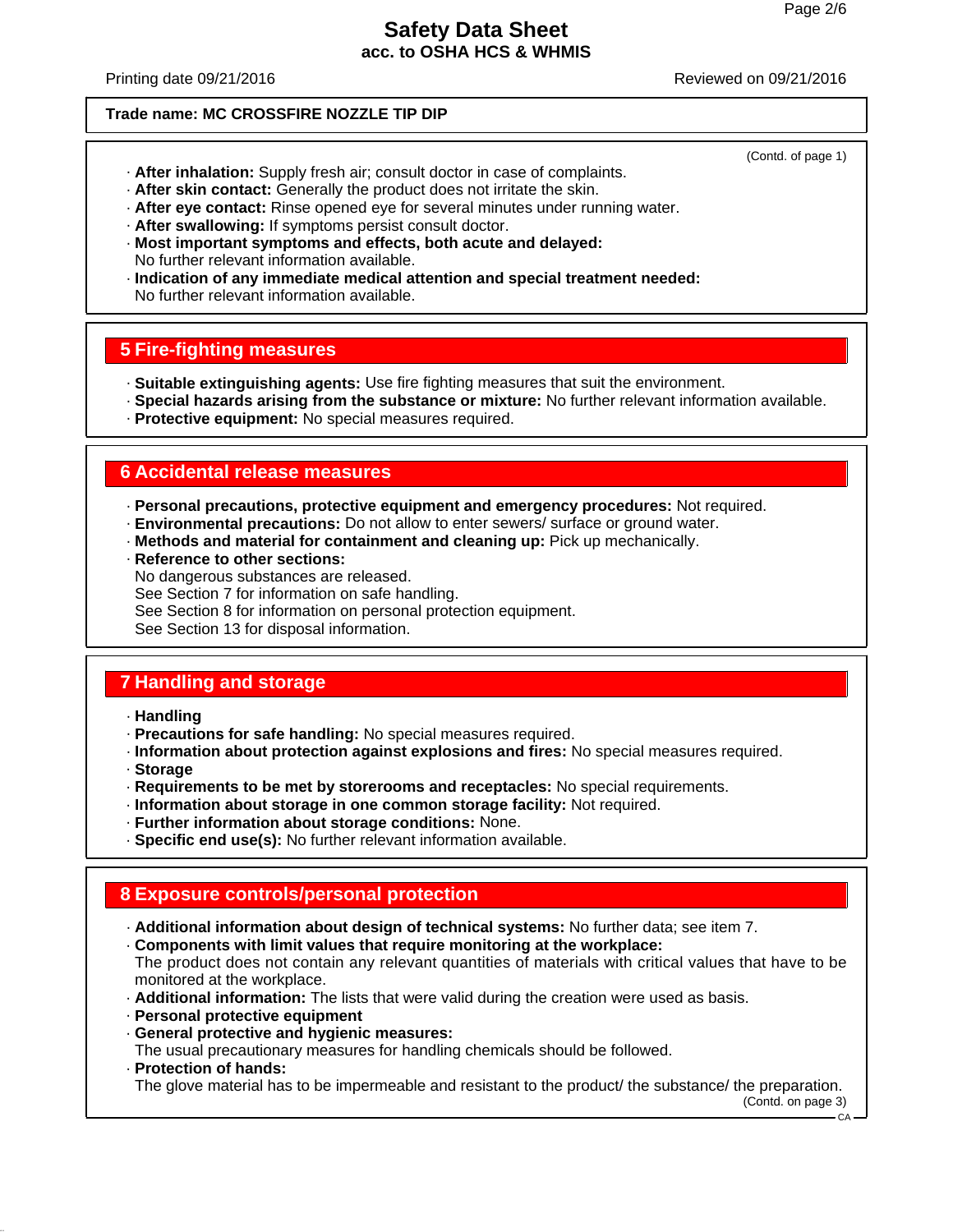(Contd. of page 2)

# **Safety Data Sheet acc. to OSHA HCS & WHMIS**

Printing date 09/21/2016 Reviewed on 09/21/2016

#### **Trade name: MC CROSSFIRE NOZZLE TIP DIP**

#### · **Material of gloves:**

Protective gloves not normally required. People with sensitive skin may prefer to wear water-proof gloves, such as rubber or neoprene, to avoid skin contact.

· **Eye protection:** Not required.

# **9 Physical and chemical properties** · **Form:** Semi-solid · **Color:** Various colors · **Odor:** Odorless · Odor threshold: Not determined. · **pH-value:** Not applicable. · **Change in condition Melting point/Melting range:** Undetermined.<br> **Boiling point/Boiling range:** 343 °C **Boiling point/Boiling range:** · **Flash point:** >204 °C · **Flammability (solid, gaseous):** Not determined. · **Ignition temperature: Decomposition temperature:** Not determined. · **Auto igniting: Auto igniting.** Product is not selfigniting. · **Danger of explosion:** Product does not present an explosion hazard. · **Explosion limits Lower:** Not determined. **Upper:** Not determined. · Vapor pressure: Not applicable. **Example:** Density at 20 °C:<br> **Relative density:** CREE Relative density: Not determined. · Relative density: · Vapour density: Not applicable. · **Evaporation rate at 20 °C:** <1 (BA=1) · **Solubility in / Miscibility with** Water: **Insoluble.** · **Partition coefficient (n-octanol/water):** Not determined. · **Viscosity: Dynamic:** Not applicable.

Kinematic: Not applicable. · **Solvent content: Organic solvents:** 0.0 % **Solids content:** 100.0 % · **Other information** No further relevant information available.

(Contd. on page 4)

CA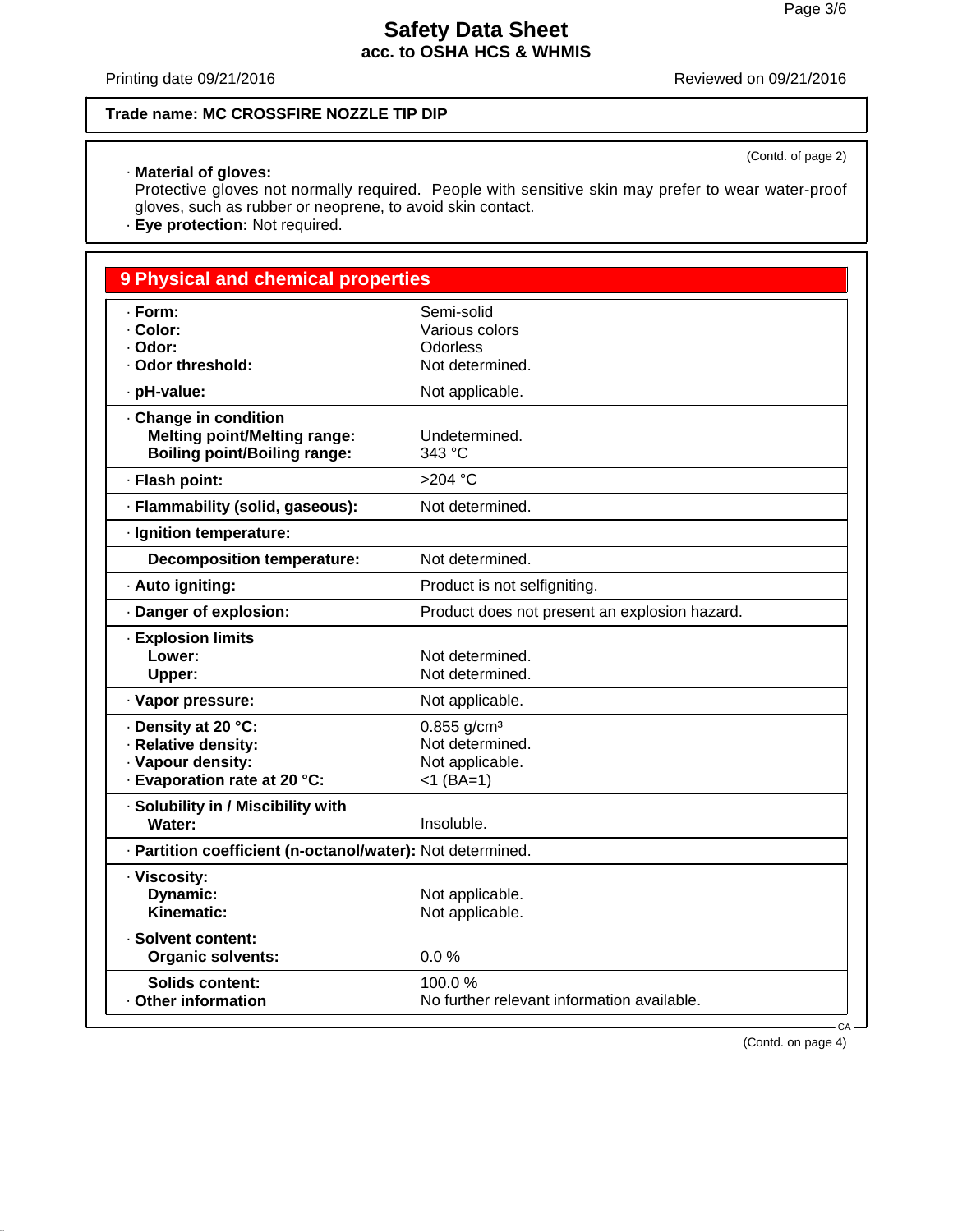Printing date 09/21/2016 Reviewed on 09/21/2016

#### **Trade name: MC CROSSFIRE NOZZLE TIP DIP**

(Contd. of page 3)

### **10 Stability and reactivity**

- · **Thermal decomposition / conditions to be avoided:**
- No decomposition if used according to specifications.
- · **Possibility of hazardous reactions:** No dangerous reactions known.
- · **Conditions to avoid:** No further relevant information available.
- · **Incompatible materials:** No further relevant information available.
- · **Hazardous decomposition products:** No dangerous decomposition products known.

### **11 Toxicological information**

- · **Information on toxicological effects:**
- · **Acute toxicity**
- · **Primary irritant effect**
- · **on the skin:** No irritant effect.
- · **on the eye:** No irritating effect.
- · **Sensitization:** No sensitizing effects known.
- · **Additional toxicological information:**

The product is not subject to classification according to internally approved calculation methods for preparations:

When used and handled according to specifications, the product does not have any harmful effects according to our experience and the information provided to us.

#### · **Carcinogenic categories**

#### · **IARC (International Agency for Research on Cancer)**

None of the ingredients is listed.

#### · **NTP (National Toxicology Program)**

None of the ingredients is listed.

### **12 Ecological information**

- · **Aquatic toxicity:** No further relevant information available.
- · **Persistence and degradability:** No further relevant information available.
- · **Behavior in environmental systems**
- · **Bioaccumulative potential:** No further relevant information available.
- · **Mobility in soil:** No further relevant information available.
- · **Additional ecological information**
- · **General notes:**
- Water hazard class 1 (Self-assessment): slightly hazardous for water

Do not allow undiluted product or large quantities of it to reach ground water, water course or sewage system.

· **Other adverse effects:** No further relevant information available.

### **13 Disposal considerations**

- · **Waste treatment methods**
- · **Recommendation:** Smaller quantities can be disposed of with household waste.

(Contd. on page 5)

 $CA$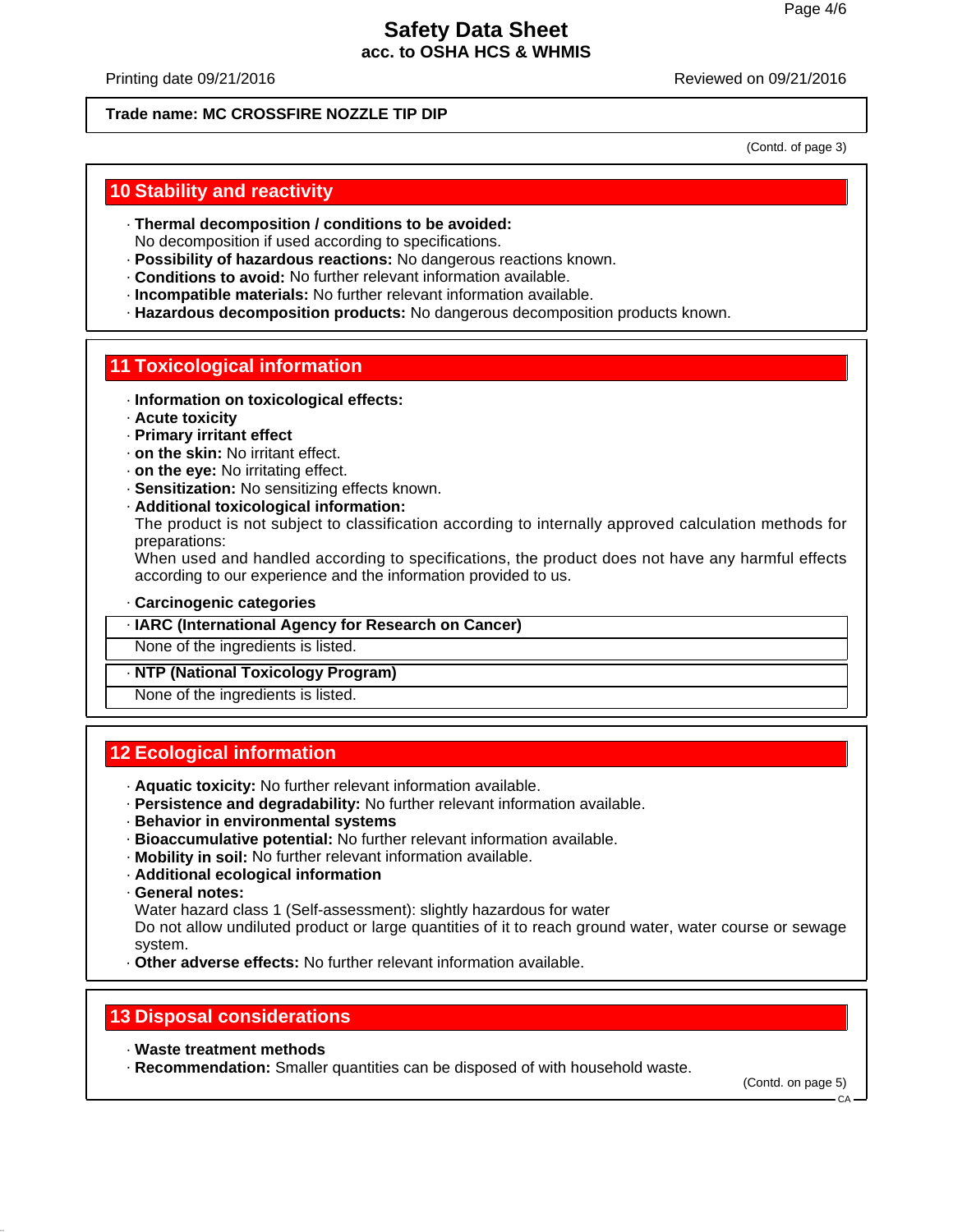Printing date 09/21/2016 Reviewed on 09/21/2016

#### **Trade name: MC CROSSFIRE NOZZLE TIP DIP**

(Contd. of page 4)

### · **Uncleaned packagings**

· **Recommendation:**

Place in a sealed container and label as waste. Place in a safe area, and comply with all federal, state, provincial and local regulations for disposal.

# **14 Transport information**

| Not regulated   |
|-----------------|
| Not regulated   |
|                 |
| Not regulated   |
| Not regulated   |
| <b>No</b>       |
| Not applicable. |
| Not applicable. |
| Not regulated   |
|                 |

# **15 Regulatory information**

· **Safety, health and environmental regulations/legislation specific for the substance or mixture** · **Sara**

· **Section 355 (extremely hazardous substances):**

None of the ingredients is listed.

· **Section 313 (Specific toxic chemical listings):**

None of the ingredients is listed.

· **TSCA (Toxic Substances Control Act):**

Nonhazardous material

· **Proposition 65**

· **Chemicals known to cause cancer:**

None of the ingredients is listed.

· **Chemicals known to cause reproductive toxicity for females:**

None of the ingredients is listed.

· **Chemicals known to cause reproductive toxicity for males:**

None of the ingredients is listed.

· **Chemicals known to cause developmental toxicity:**

None of the ingredients is listed.

(Contd. on page 6)

CA